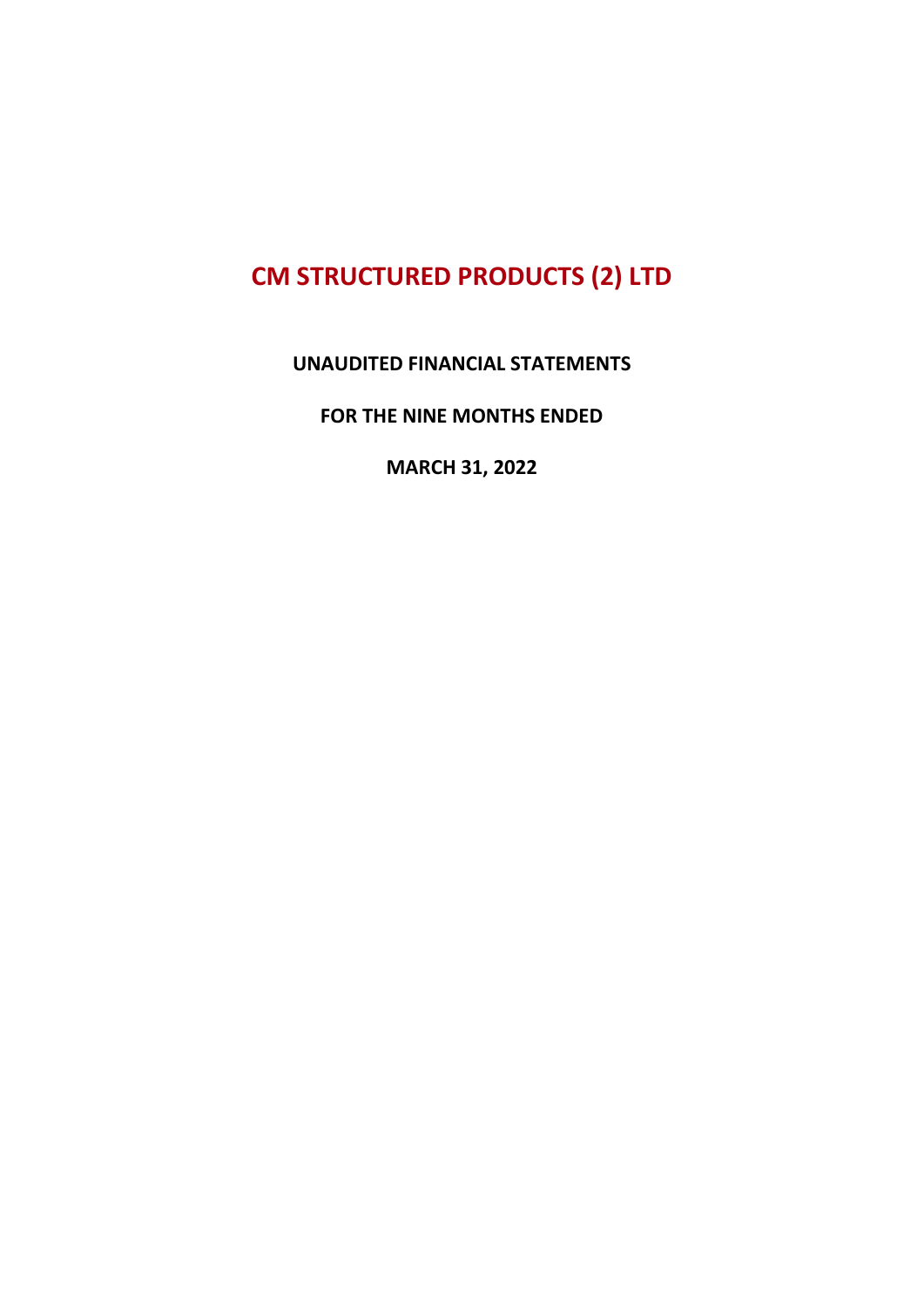#### CM STRUCTURED PRODUCTS (2) LTD CONDENSED STATEMENT OF FINANCIAL POSITION AS AT MARCH 31, 2022

|                                                              | Mar 31, 2022 | Jun 30, 2021   |
|--------------------------------------------------------------|--------------|----------------|
|                                                              | <b>EUR</b>   | <b>EUR</b>     |
| <b>ASSETS</b>                                                |              |                |
| <b>Non Current Asset</b>                                     |              |                |
| Financial Assets at amortised cost                           | 5,039,569    | 5,081,667      |
|                                                              |              |                |
| <b>Current Assets</b>                                        |              |                |
| Prepayments & Other Receivables<br>Cash and Cash equivalents | 369,689      | 693<br>365,538 |
|                                                              | 369,689      | 366,231        |
|                                                              |              |                |
| <b>Total Assets</b>                                          | 5,409,258    | 5,447,898      |
|                                                              |              |                |
| <b>EQUITY AND LIABILITIES</b>                                |              |                |
|                                                              |              |                |
| <b>Capital &amp; Reserves</b><br><b>Share Capital</b>        | 375,252      | 375,252        |
| <b>Revenue Deficit</b>                                       | (28, 669)    | (34, 963)      |
| <b>Total Equity</b>                                          | 346,583      | 340,289        |
|                                                              |              |                |
| <b>Current Liabilities</b>                                   |              |                |
| <b>Other Payables</b>                                        | 39,738       | 86,255         |
| <b>Non Current Liability</b>                                 |              |                |
| <b>Other Financial liabilities</b>                           | 5,022,937    | 5,021,354      |
|                                                              |              |                |
| <b>Total Liabilities</b>                                     | 5,062,675    | 5,107,609      |
|                                                              |              |                |
| <b>Total Equity and Liabilities</b>                          | 5,409,258    | 5,447,898      |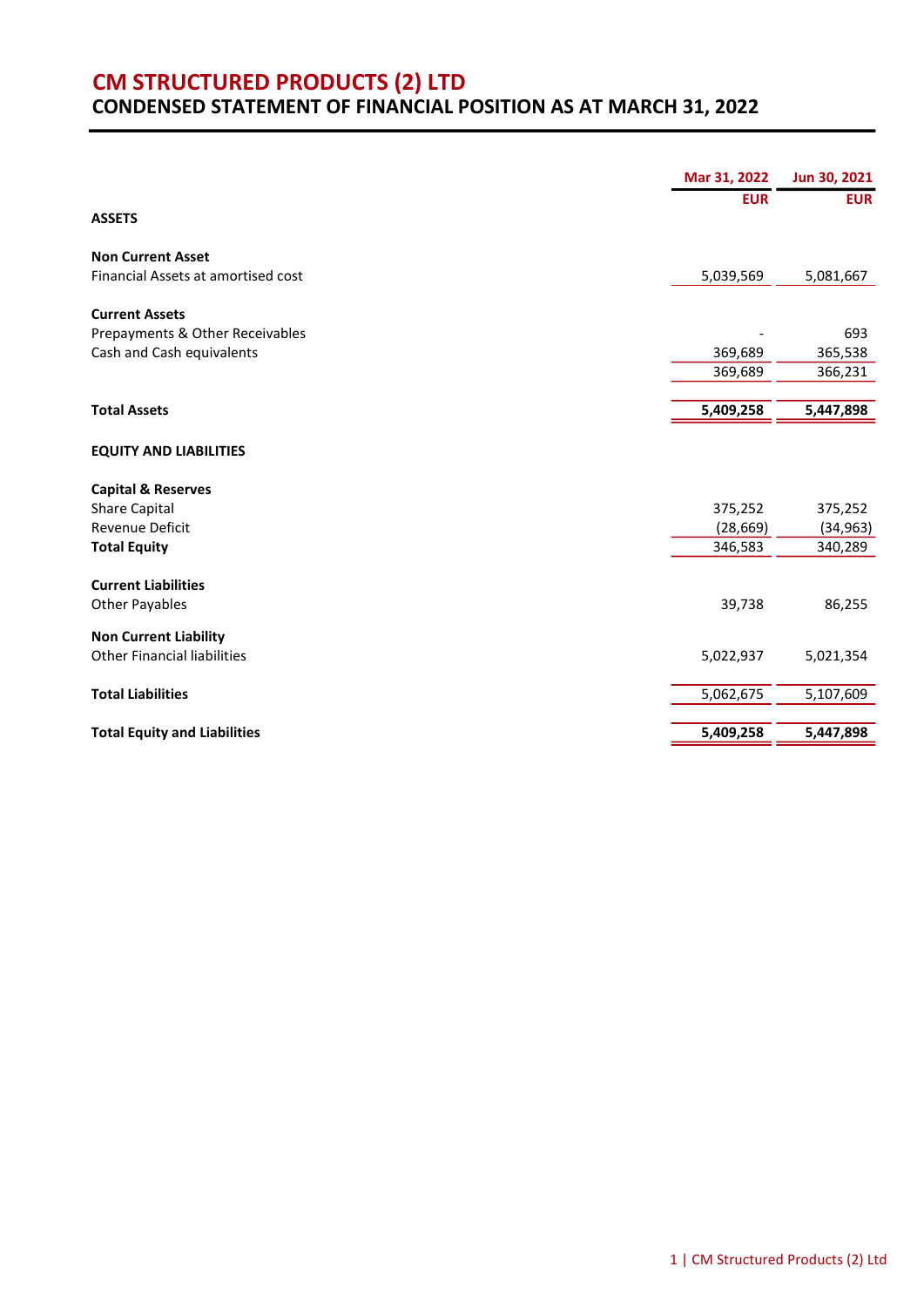### CONDENSED STATEMENT OF PROFIT OR LOSS AND OTHER COMPREHENSIVE INCOME FOR THE NINE MONTHS ENDED MARCH 31, 2022

|                                                  | 3 Months     | 3 Months        | 9 Months        | 9 Months        |
|--------------------------------------------------|--------------|-----------------|-----------------|-----------------|
|                                                  | to           | to              | to              | to              |
|                                                  | Mar 31, 2022 | Mar 31, 2021    | Mar 31, 2022    | Mar 31, 2021    |
|                                                  | <b>EUR</b>   | <b>EUR</b>      | <b>EUR</b>      | <b>EUR</b>      |
| Interest Income                                  | 46,222       | 43,750          | 139,278         | 133,194         |
| Interest Payable                                 | (27, 500)    | (25, 139)       | (80, 528)       | (82, 639)       |
| <b>Gross Profit</b>                              | 18,722       | 18,611          | 58,750          | 50,555          |
| <b>Operating Expenses</b>                        | (10, 632)    | (9,034)         | (23, 611)       | (23, 013)       |
| <b>Administrative Expenses</b>                   | (9,820)      | (8, 399)        | (29, 034)       | (28, 994)       |
| Other Income                                     | 91           | 91              | 278             | 243             |
| Foreign Exchange Gains / (Losses)                | 43           | 2,423           | (89)            | 5,609           |
| (Loss) / Profit before Tax                       | (1, 596)     | 3,692           | 6,294           | 4,400           |
| <b>Income Tax</b>                                |              |                 |                 |                 |
| (Loss) / Profit after Tax                        | (1, 596)     | 3,692           | 6,294           | 4,400           |
| Other Comprehensive Income                       |              |                 |                 |                 |
| <b>Total Comprehensive Income for the Period</b> | (1, 596)     | 3,692           | 6,294           | 4,400           |
| (Loss) / Earnings per Share                      | (EUR 0.10)   | <b>EUR 0.23</b> | <b>EUR 0.39</b> | <b>EUR 0.28</b> |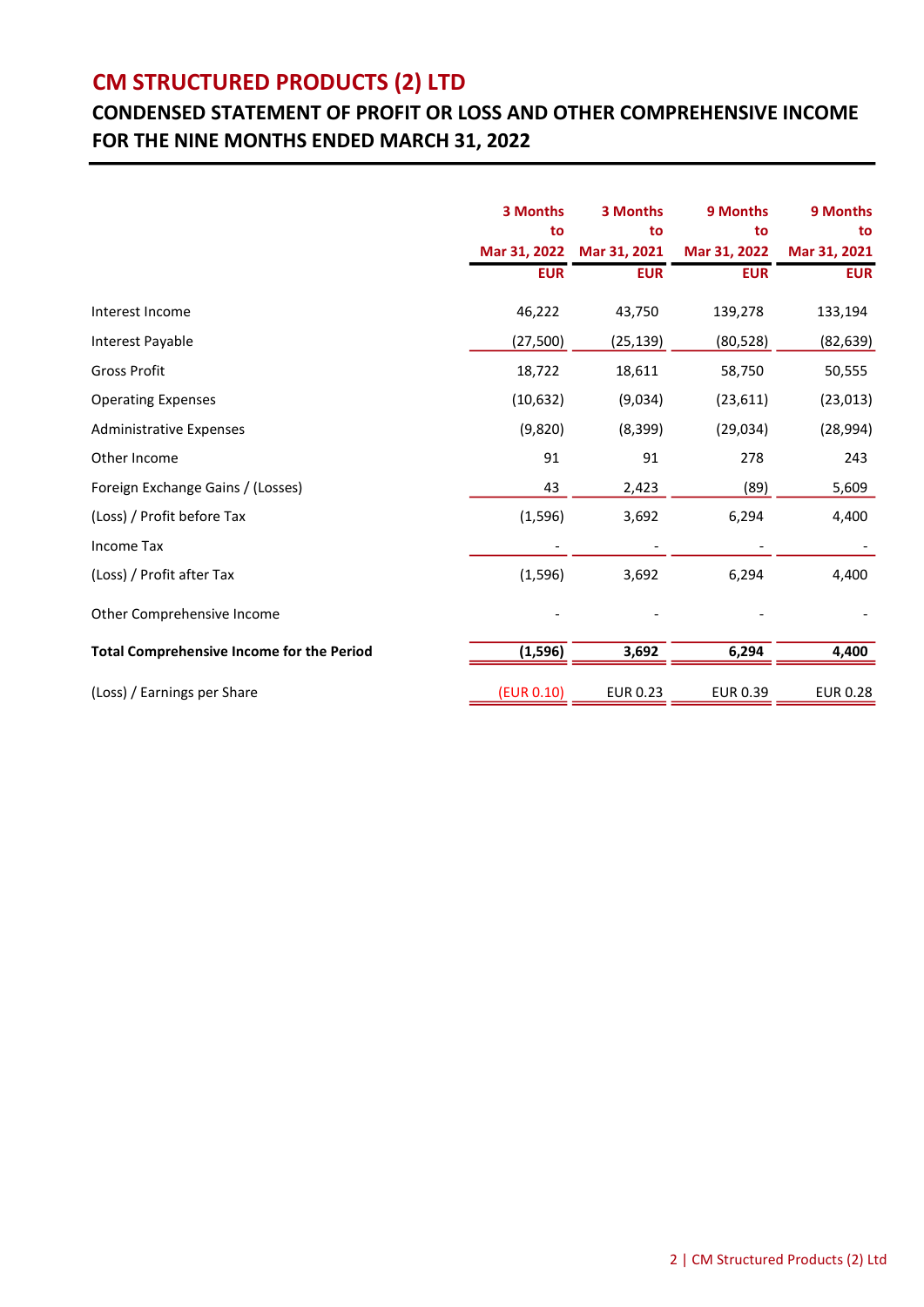### CONDENSED STATEMENT OF CHANGES IN EQUITY FOR THE NINE MONTHS ENDED MARCH 31, 2022

|                                           | <b>Share</b><br><b>Capital</b><br><b>EUR</b> | <b>Revenue</b><br><b>Deficit</b><br><b>EUR</b> | <b>Total</b><br><b>EUR</b> |
|-------------------------------------------|----------------------------------------------|------------------------------------------------|----------------------------|
|                                           |                                              |                                                |                            |
|                                           |                                              |                                                |                            |
| Balance at July 01, 2021                  | 375,252                                      | (34, 963)                                      | 340,289                    |
| Total Comprehensive income for the period |                                              | 6,294                                          | 6,294                      |
| Balance at March 31, 2022                 | 375,252                                      | (28, 669)                                      | 346,583                    |
|                                           |                                              |                                                |                            |
| Balance at July 01, 2020                  | 375,252                                      | (40, 253)                                      | 334,999                    |
| Total Comprehensive income for the period |                                              | 4,400                                          | 4,400                      |
| Balance at March 31, 2021                 | 375,252                                      | (35, 853)                                      | 339,399                    |
| Balance at July 01, 2020                  | 375,252                                      | (40, 253)                                      | 334,999                    |
| Total Comprehensive income for the year   |                                              | 5,290                                          | 5,290                      |
| Balance at June 30, 2021                  | 375,252                                      | (34, 963)                                      | 340,289                    |